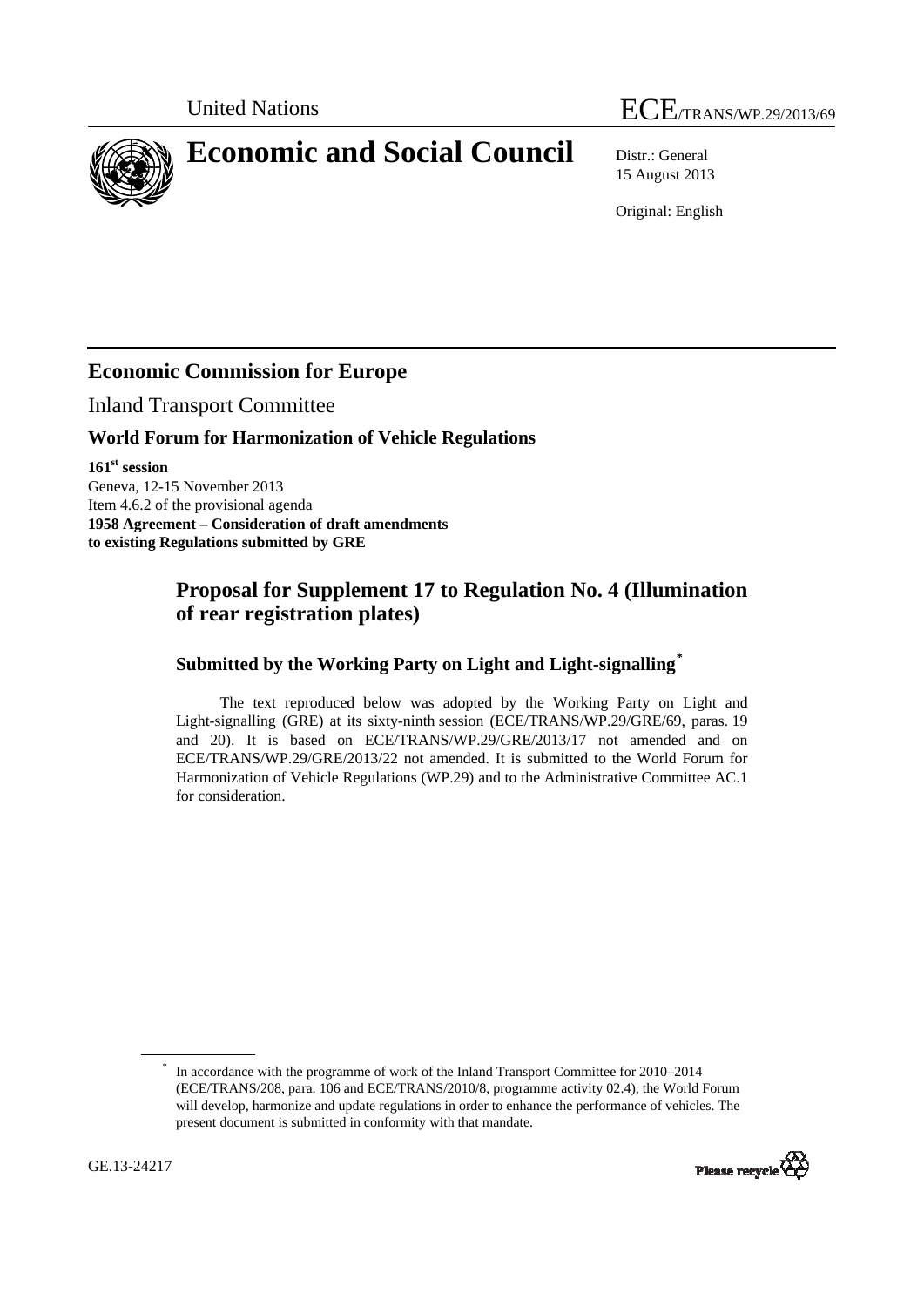*Paragraph 2.*, amend to read:

"2. …

- (c) Two samples, equipped with the lamp or lamps recommended;
- (d) In the case of a non-replaceable filament lamp(s) or light source module(s) equipped with non-replaceable filament lamp(s): the documents according to paragraph 5.7. of this Regulation."

#### *Insert a new paragraph 5.7.*, to read:

"5.7. In the case of non-replaceable filament lamp(s) or light source module(s) equipped with non-replaceable filament lamp(s), the applicant shall annex to the type approval documentation a report (by the light source manufacturer indicated in the type approval documentation), acceptable to the Authority responsible for type approval, that demonstrates compliance of these nonreplaceable filament lamp(s) with the requirements as specified in paragraph 2.11. of IEC 60809, Edition 3."

*Paragraph 10.1.,* amend to read*:* 

"10.1. Devices for the illumination of rear registration plates (henceforth called devices) shall be so manufactured as to conform to the type approved under this Regulation. If there is more than one device necessary for meeting the requirements of this Regulation, then in the following text a device means a set of devices.

> The compliance with the requirements set forth in paragraphs 5., 6. and 9. above shall be verified as follows:"

- *Paragraph 10.2. (former)*, renumber as paragraph 10.1.1.
- *Paragraph 10.3. (former)*, renumber as paragraph 10.1.2.
- *Paragraph 10.4. (former)*, renumber as paragraph 10.2.
- *Insert a new paragraph 10.3.,* to read:
- "10.3. In the case of non-replaceable filament lamp(s) or light source module(s) equipped with non-replaceable filament lamps, a report (by the light source manufacturer indicated in the type approval documentation) shall demonstrate compliance of these non-replaceable filament lamp(s) with lifetime requirements and, in the case of colour coated filament lamps, also with colour endurance requirements, as specified in paragraph 2.11. of IEC 60809, Edition 3*.*"

*Annex 6, paragraph 1.2.,* amend to read:

"1.2. With respect to photometric performances, the conformity of mass-produced devices shall not be contested if, when testing according to paragraph 8 of this regulation, the photometric performances as set forth in paragraph 9 of this Regulation of any device chosen at random and equipped with a standard light source, or when the devices are equipped with non-replaceable light sources (filament lamps or other), and when all measurements are made at 6.75 V, 13.5 V or 28.0 V respectively:"

*Annex 6, insert a new paragraph 1.2.4.,* to read:

"1.2.4. In the case of non-replaceable filament lamp(s) or light source module(s) equipped with non-replaceable filament lamps, at any conformity of production check: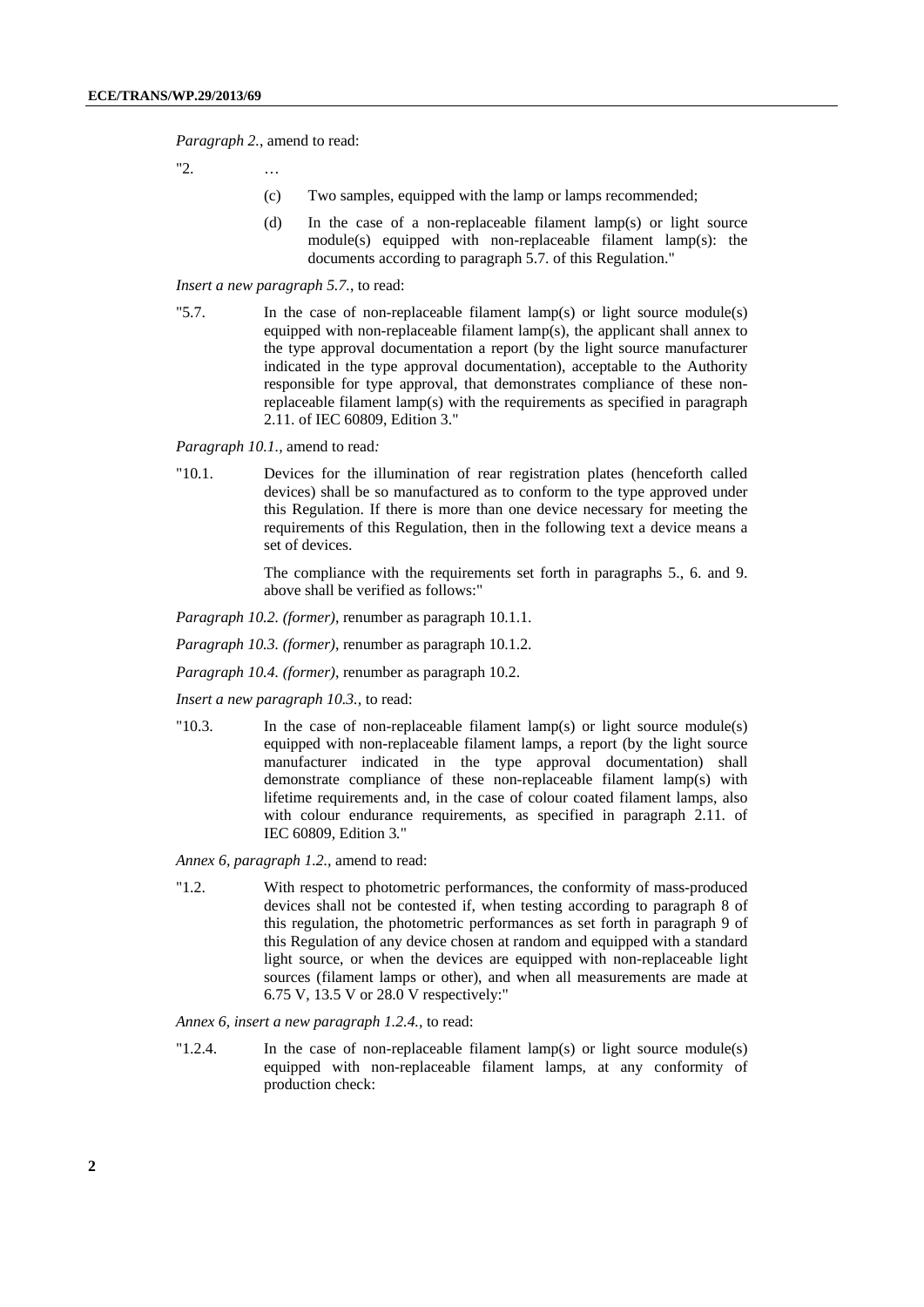- 1.2.4.1. The holder of the approval mark shall demonstrate the use in normal production and show the identification of the non-replaceable filament lamp(s) as indicated in the type approval documentation;
- 1.2.4.2. In the case where doubt exists in respect to compliance of the nonreplaceable filament lamp(s) with lifetime requirements and/or, in the case of colour coated filament lamps, with colour endurance requirements, as specified in paragraph 2.11. of IEC 60809, Edition 3, conformity shall be checked (by the light source manufacturer indicated in the type approval documentation) as specified in paragraph 2.11. of IEC 60809, Edition 3."

*Annex 7, paragraph 1.2. to 5.*, amend to read:

- "1.2. With respect to photometric performances, the conformity of mass-produced devices shall not be contested if, when testing according to paragraph 8. of this Regulation, the photometric performances as set forth in paragraph 9. to this Regulation of any device chosen at random and equipped with a standard light source, or when the devices are equipped with non-replaceable light sources (filament lamps or other), and when all measurements are made at 6.75 V, 13.5 V or 28.0 V respectively:
- 1.2.1. According to the requirements in paragraph 1.2.1. of Annex 6 to this Regulation are met.
- 1.2.2. In the case of a device equipped with a replaceable light source, if results of the test described above do not meet the requirements, tests on devices shall be repeated using another standard light source.
- 1.2.3. Devices with apparent defects are disregarded.
- 2. First sampling

In the first sampling four devices are selected at random. The first sample of two is marked A, the second sample of two is marked B.

2.1. The conformity of mass-produced devices shall not be contested if the deviation of any specimen of samples A and B (all four devices) is not more than 20 per cent.

> In the case, that the deviation of both devices of sample A is not more than 0 per cent, the measurement can be closed.

2.2. The conformity of mass-produced devices shall be contested if the deviation of at least one specimen of sample A or B is more than 20 per cent.

> The manufacturer shall be requested to bring his production in line with the requirements (alignment) and a repeated sampling according to paragraph 3. below shall be carried out within two months' time after the notification. The samples A and B shall be retained by the Technical Service until the entire CoP process is finished.

3. First repeated sample

A sample of four lamps is selected at random from stock manufactured after alignment.

The first sample of two is marked C, the second sample of two is marked D.

3.1. The conformity of mass-produced devices shall not be contested if the deviation of any specimen of samples C and D (all four devices) is not more than 20 per cent.

> In the case, that the deviation of both devices of sample C is not more than 0 per cent, the measurement can be closed.